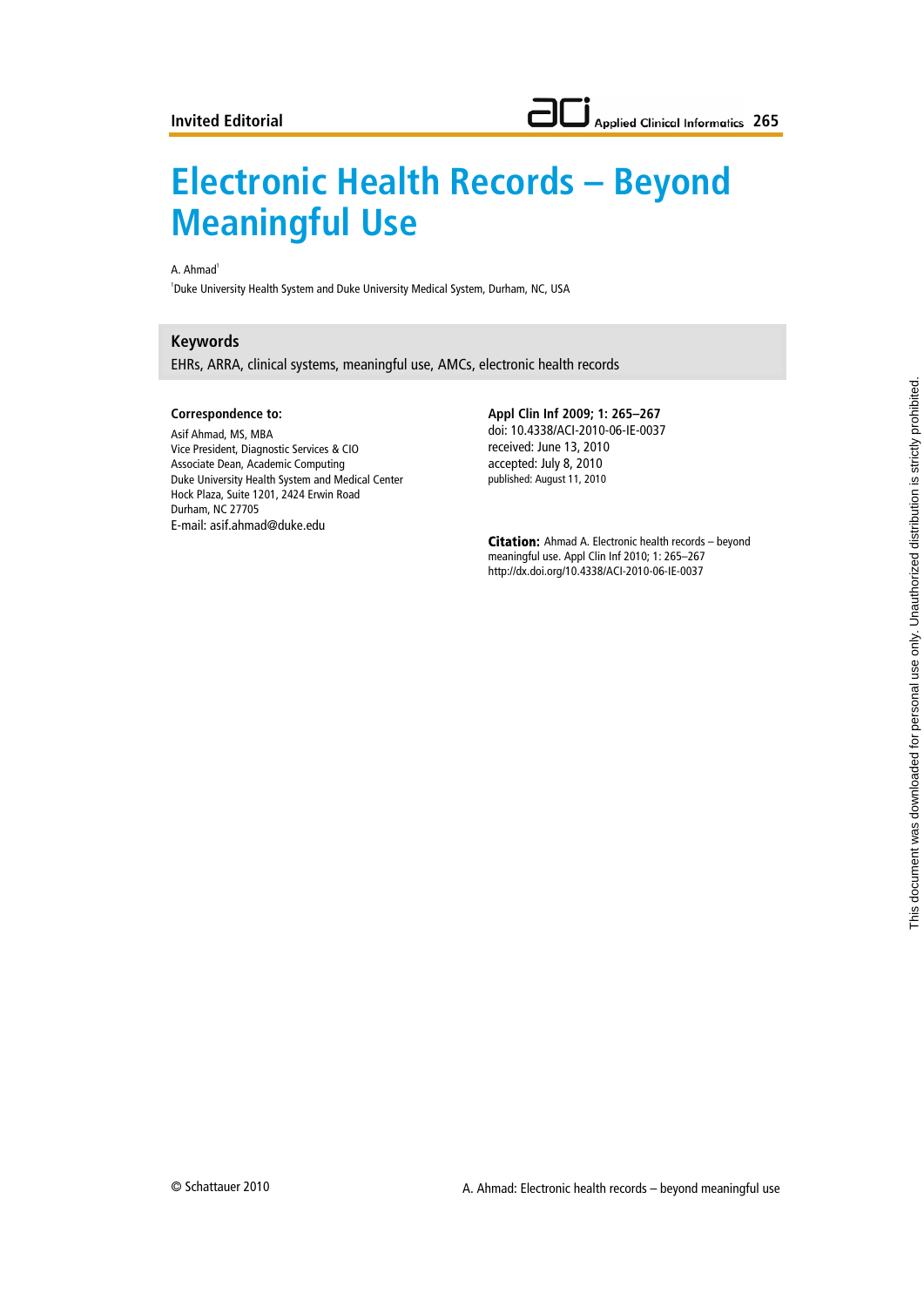For academic medical centers (AMCs), the past decade has seen two watershed moments in the adoption of health information technology (HIT). The first of these was the Institute of Medicine's 2001 landmark call to action urging the widespread adoption of modern medical informatics, including electronic health records (EHRs), computerized physician order entry, and the leveraging of existing data resources [1]. And indeed, the past few years have seen significant uptake and use of HIT in the healthcare and clinical research enterprises. But while many institutions have been eager to work with these new tools, few were fully prepared to adopt these systems and only a handful were able to show measurable improvements in the quality and safety of the health care they were delivering.

However, the second watershed moment – the recent emphasis on *meaningful use* as a key priority of HIT projects funded through American Recovery and Reinvestment Act (ARRA) grants [2] – illuminates the potential pitfalls of a simplistic approach to implementing EHRs and other aspects of HIT. It is seductively easy for healthcare institutions, including academic medical centers (AMCs), to focus on EHRs as aggregations of more or less desirable features and capabilities. However, if AMCs are to achieve the true goal of meaningful use by "...[enabling] significant and measurable improvements in population health through a transformed healthcare delivery system [3]," and even progress beyond this goal, a different perspective will be required.

We at Duke have argued [4] for just such a change in perspective, one that views HIT as critical tool of patient care, research, and continuous quality improvement that must be thoughtfully integrated with carefully designed workflows and existing institutional data stores. We would further argue that for AMCs, achieving meaningful use in the context of EHRs must go beyond the basic steps of selection and adoption, where EHRs are too often viewed in terms of their functionality alone, to instead focus on measures of care delivery quality, electronic adoption, and patient engagement.

For this approach to succeed, it is imperative that AMCs emphasize learning from within and applying knowledge through the thoughtful leveraging of health analytics to ensure that their EHR systems continuously evolve to become better and more integrated care delivery platforms. Success in this context will hinge upon the organization's capacity to harness the EHR to drive a cycle of continuous learning and improvement. At Duke, we have identified five foundational aspects that we believe are critical to an AMC's journey through and beyond meaningful use:

- First, **EHRs must enable and support translational research** by helping to rapidly move scientific discovery from the laboratory to the patient bedside.
- Second, EHRs must **support patient empowerment and engagement**.
- Third, EHRs should help to **streamline care delivery models/roles.** The emphasis must be on the entire care process and not, for example, on IT silos focused on inpatient/outpatient and physician/nursing systems.
- Fourth, **EHRs must enable improvements in cost efficiency** (clinical research and care delivery).
- Fifth and finally, **EHRs must enable knowledge extraction and application** to the entire environment, working as a feedback mechanism to fuel the cycle of continuous quality improvement.

Getting to this point will not be easy. Many U.S. AMCs still seem to view the purchase and deployment of an EHR system as sufficient in itself. Using knowledge extracted from EHRs as the foundation for building learning healthcare environments within hospitals and systems is a concept that is not well understood or even much discussed. Although some of the nation's AMCs have advanced the idea of integrating health informatics and business analytics into the healthcare enterprise, current commercial EHR systems are not designed to support the critical capabilities outlined in the five points above.

We as a nation must move past the simplistic assumptions that underlie the naive adoption of EHRs by engineering a disciplined approach to developing indicators that we can use to track and evaluate HIT in terms of its impact on patient care, research, and organizational efficiency. We stand at a critical juncture in the national effort to translate the promise of HIT into real health improvements for individuals and populations. Instead of participating in a mad dash to purchase the most popular single vendor EHR system of the moment, we should instead focus on use of clinical knowledge that could be achieved from "best of breed" multi-vendor integration of various